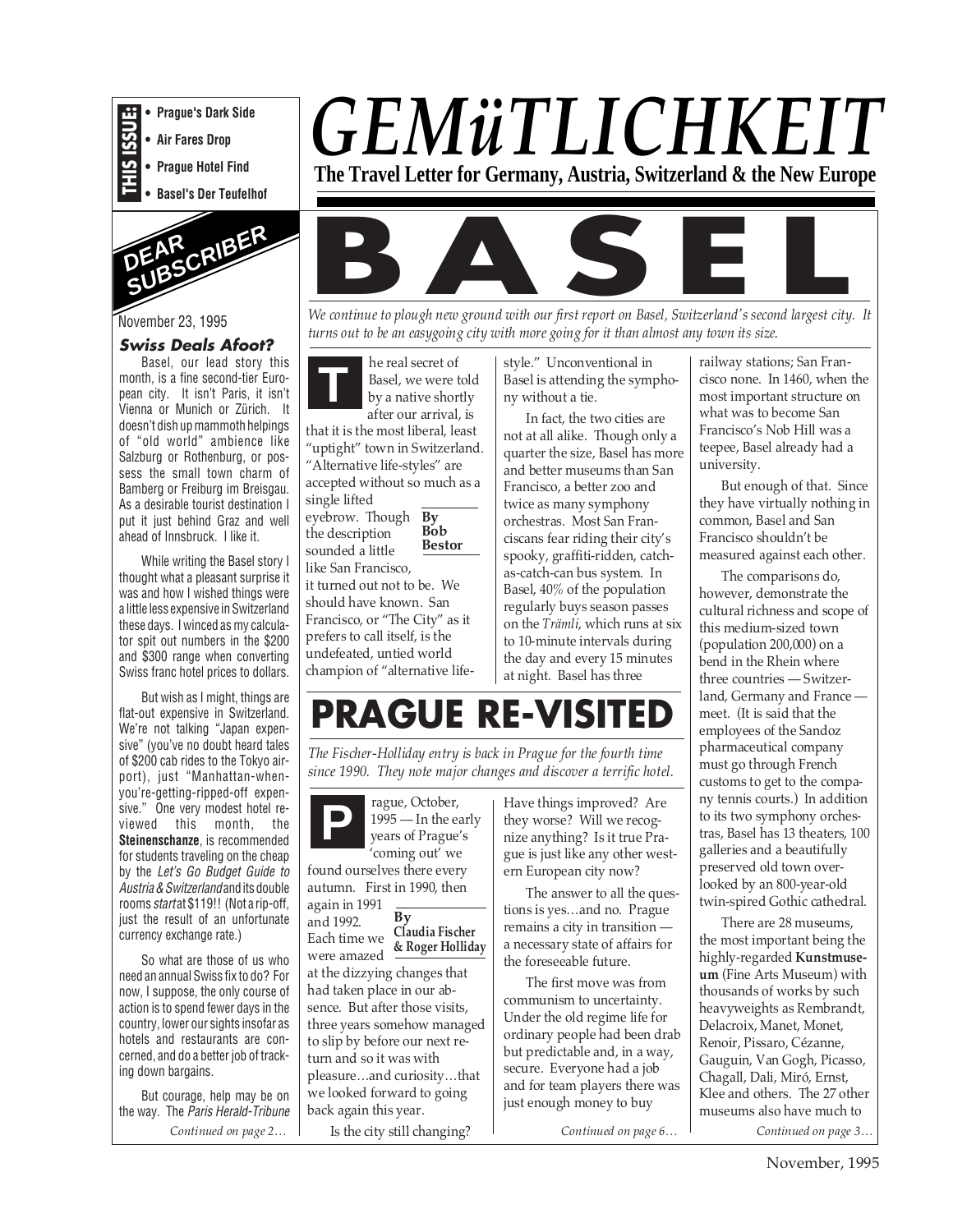#### *DEAR SUBSCRIBER Continued from page 1*

recently reported that August 1995 was Switzerland's worst August for tourists since 1952. A Gemütlichkeit source says when all the numbers are in, tourism in Switzerland in 1995 may be off as much as 30%. And not only are Americans, Germans, French, Canadians and Italians scared off by the strong franc, the Swiss themselves are exchanging Alpine holidays for vacations in North America. If your standard of living is based on the Swiss franc, \$89 for an Embassy Suites hotel room is almost free.

Tourism is big business in Switzerland and there will be pressure to avoid a repeat of '95. Something will have to be done. What that "something" will be remains to be seen but it's likely to involve price cutting, discounts and special deals, a course of action independent Swiss hotel operators have been loathe to take. When asked about such things, most hoteliers talk vaguely in terms of free bottles of wine, 10% off for groups and modest discounts for stays of a week or more.

To be blunt about it, that's not enough. Many small hotels, like one we visited this spring outside Gstaad, are locked-in to regional pricing agreements and cannot unilaterally lower their rates no matter how many empty rooms they have. But chains like **Sofitel** are already looking at their skimpy advance reservations and offering rooms at \$118 and \$138. Sure, in Zürich I'd rather stay at the more gemütlich **Florhof** or, better yet, the gemütlich AND luxurious **Dolder Grand**. But at \$283 for a double at the Florhof, and more than \$400 for the Dolder, I'll settle for the Sofitel. Yes, it's big and impersonal, but it rates four stars and has many amenities.

So the discounts are going to have to be deep, particularly in the off-season. Fifty-percent off has a nice ring. How about two nights for the price of one? At the very least, three nights for the price of two. My guess is that's what will happen. We will see package arrangements that will entice visitors

to stay several days in a particular region or canton. Airlines will join with hotel operators, car rental companies, Swiss Rail and the various regional tourist offices to offer all-inclusive deals guaranteed in U.S. dollars.

But one cautionary note; just because you pay in advance in dollars doesn't mean its a bargain. (**Wundercheck**, for example, a German hotel voucher package purchased in advance in the U.S., is not a good deal. One can obtain equal or better rates by booking direct with member hotels. Remember: never pay in advance unless you're getting a good deal.) This pre-pay-in-dollars psychology works on the timid, naive traveler who envisions himself far from home stuck with an astronomical hotel bill he can't contest because he doesn't speak the language. (In Switzerland and in Germany and Austria — this is an unlikely scenario; hoteliers there are honest. The price they quote at check-in is what is billed at checkout. There are no hidden or surprise charges.)

Ultimately, the best deals will come from the hotels themselves and from the various tourist authorities. Add a tour operator's cost — travel agent's commission, marketing costs and his own markup — to the wholesale price of a hotel room and you come up with a number close to the rack rate, which is no bargain at all.

But don't give up on Switzerland. We'll evaluate the deals that come along in '96 and tell you about the good ones. In fact, here's an offer to the Swiss hotel industry from Gemütlichkeit. We will publicize to our readers the names of Swiss hotels who offer *Gemütlichkeit* subscribers a minimum 25% off rack rates for stays as short as one night.

Remember, too, that airfares and car rental rates are still very reasonably priced, so once we get some better hotel prices Switzerland will look a lot more attractive.

#### **Fare War**

Just as we are going to press this month, a fare war has broken out among the major airlines. This one promises to be bloody — just the way we consumers like them — but short. However, these extremely low prices indicate a determination on the airlines part to fill every seat to Europe this winter. So, even if the fares listed below are not in effect for very long, it seems likely prices will remain low for the near term.

Here are some examples of midweek, winter fares in effect at the end of November. Most are for travel through March 15:

Roundtrip San Francisco-Frankfurt: **USAir** \$468; **United**, **Lufthansa**, **Delta** and **American** \$558

Roundtrip Chicago-Frankfurt: **Delta**, **United**, **USAir**, **Continental**, **USAir**, **TWA** \$394; **Lufthansa** \$434.

Roundtrip New York-Frankfurt: **Delta**, **United**, **TWA**, **USAir**, **Continental** \$368; **Lufthansa** and **American** \$398

#### **Expert Trip Planning**

Occasionally we get calls from people who want help planning a European vacation. Anyone in need of such services will do well to turn the chore over to Karen Pasold who specializes in "**Romantik Olde World Excursions**." Ms. Pasold, who has been a *Gemütlichkeit* subscriber since we started, knows more rustic, charming, *gemütlich* hotels in Germany, Austria, Italy, Hungary and France, than anybody I know. The last person I sent her way, for whom she planned a trip in celebration of a milestone anniversary, wrote to thank me for recommending her. The trip was apparently a big success.

Ms. Pasold, who is not a travel agent, charges \$250 and up for her services. I've talked with her enough, and seen enough of her trip itineraries, to confidently recommend her. Contact: Karen Pasold, 1 Glenmoor, Frisco TX 74034, phone 214-625- 6050, fax 214-370-2700.

#### **Internet Travel**

The Internet address for **Switzerland Tourism's**new site on the World Wide Web is http:/ /www.switzerlandtourism.ch/. — RHB $\blacksquare$ 

|  | VOI. 9, NO. 11 $GEMW$ The Travel Letter for Germany, Austria, Switzerland & the New Europe |  |
|--|--------------------------------------------------------------------------------------------|--|
|  |                                                                                            |  |

**Consulting Editor:**<br>Subscription Dept:

**Editor & Publisher:** Robert H. Bestor, Jr. **Associate Editors:** Elizabeth Schiller, Bruce Woelfel **C. Fischer, R. Holliday**<br>Paul T. Merschdorf **Design & Composition:** Paul T. Merschdorf **Consulting Editor:** Paul T. Merschdorf **Consulting Editor:** Paul Thomas P. Bestor Andy Bestor, K. Steffans

**Gemütlichkeit** (ISSN 10431756) is published monthly by UpCountry Publishing, 2892 Chronicle Avenue, Hayward, CA 94542. TOLL FREE: 1-800/521- 6722 or 510/538-0628. FAX: 510/582-8296, E-MAIL rbestor@aol.com. Subscriptions are \$67 per year for 12 issues. While every effort is made to provide correct information in this publication, the publishers can make no guarantees regarding accuracy. Second-class postage paid in Hayward, CA.

**POSTMASTER: SEND ADDRESS CHANGES TO:** Gemütlichkeit, 2892 Chronicle Ave., Hayward, CA 94542

# **HOTEL RESTAURANT RATING KEY**

**Rating Category Scale** Unacceptable 0 - 3<br>Adequate 4 - 7 Adequate  $\begin{array}{ccc} 4 & -7 \\ 4 & -7 \end{array}$ Average Above Average 12 - 15

**Special Designations**

**\$** Offers significant value.

# Excellent 16 - 20

#### **Hotel Rating Criteria** People/Service 30% Location/Setting 15% Guestrooms 30% Public rooms 5%

Facilities/Restaurant 20%

#### **Restaurant Criteria**

**G** By virtue of location, decor, special charm, warmth of management, or combination thereof, an especially pleasant establishment.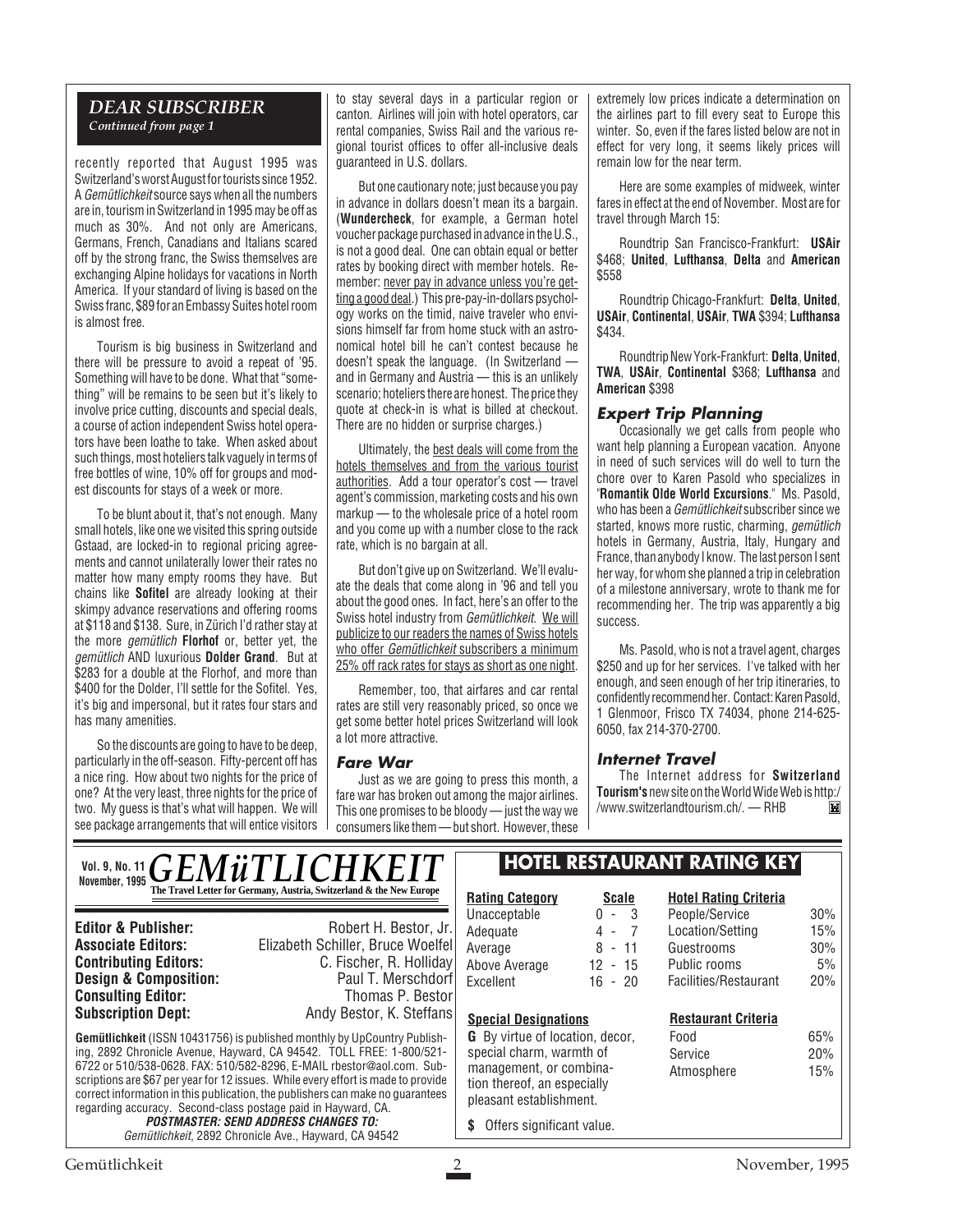#### *BASEL Continued from page 1*

offer. See Luther's chalice at the **Barfüsserkirche**, ever-changing exhibitions of modern art at the **Kunsthalle**, Aubusson tapestries at the **Kirschgarten Museum**, Beethoven's Flute at the **Collection of Musical Instruments**, a four-seat bicycle in the **Fire Brigade Museum**, the "beheaded prisoner" in the **Anatomical Museum** or the collection of more than 30,000 posters at the **Film Museum**. You may want to purchase a three-day pass for 23 Sfr. (\$20) good for entry to most of the museums.

As someone who has no particular interest in or knowledge of animals, I was nonetheless captivated by the Basel Zoo. The 32-acre site is lush with vegetation which gives the visitor at least somewhat the illusion of seeing the animals in their natural state. There are nearly 6,000 different species from five continents.

A path winds among the various venues, there are picnic facilities and a special children's zoo. The gorilla house is equipped with tiered benches for those who wish to watch these fascinating primates for an extended period. The **Zoologischer Garten Basel** is a "must see."

Obviously, Basel's geographical position makes it easy for those who want to duck into France and Germany on daytrips. Freiburg, in the Black Forest, is just 72 kilometers (45 miles) to the north and up the west side of the Rhein, France's Alsace region is also close.

A highly recommended nearby excursion is to **Augusta Raurica** (Augst Roman Ruins), in the two villages of Augst and Kaiseraugst, about seven miles east of the town. Here you will see the remains of the oldest (15 B.C.) Roman settlement on the Rhein. Its theater, which held 8,000 spectators, is the largest Roman ruin in Switzerland.

Finally, **Fasnacht**, a three-day carnival/bacchanal is, we are told, one of the wildest blowouts in Europe. It begins with a 4 a.m. (not a misprint) parade on the first Monday after Ash Wednesday, February 26 in 1996. Hotel rooms, of course, are at a premium.

For unconventional, uninhibited behavior, Fasnacht in Basel may not match Halloween night in San Francisco, but if you get bored you still have all those museums.

## **BASEL INFOI**

**Population:** 200,000 **Altitude:** 273 meters - 896 feet **Distances to...**

|               | Kilometers | <b>Miles</b> |  |
|---------------|------------|--------------|--|
| Bern          | 100        | 62           |  |
| Frankfurt     | 331        | 207          |  |
| Geneva        | 259        | 162          |  |
| <b>Munich</b> | 399        | 249          |  |
| Paris         | 553        | 346          |  |
| Strasbourg    | 145        | 91           |  |
| Venice        | 605        | 378          |  |
| Vienna        | 830        | 519          |  |
| Zürich        | 85         | 53           |  |

#### **Tourist Information**

Verkehrsbüro Basel Schifflände 5 CH-4001 Basel Phone: 061/261 5050 Fax: 061/261 5944

Tourist information stations are also at the SBB railway station and at the N2/A5 Autobahn reststop Basel/Weil north of the city.

#### **Key Phone Numbers**

Swiss Rail 061/157 3333 (1.40 Sfr./\$1.24 per minute) German Rail 061/691 5511 French Rail 061/271 5033 Hotel Reservations 061/686 2630

#### **Tram and Bus**

Buses and trams travel throughout the day at 6, 7 1/2 and 10-minute intervals during the day and every 15 minutes at night. Individual trips start at 1.20 Sfr. (\$1.06). Day tickets are 6.60 Sfr. (\$5.85).

#### **City Tour**

A 95-minute guided tour of the city departs Saturday and Sunday mornings from the front of the SBB train station and the Hotel Victoria. The cost is 18 Sfr. (\$16) per person.

An alternative to the group tour is five self-guided walks each beginning at the Marktplatz and marked by color-coded signs. A free tourist office brochure briefly describes the routes which vary in length from 30 to 90 minutes. Three of the five are wheelchair accessible. A good book to accompany the walks is *Basel fotogen* available for 22 Sfr. (\$18) at bookstores and the tourist office.

#### **Discount Hotel Package**

The Basel Tourist Board books weekend packages that offer decent value. Two nights hotel accommodations with breakfast, plus free use of public transport, free admisssion to the town's 28 museums, free city map and literature, a half-price city tour and reduced rates to several other attractions, goes for from 356 Sfr. (\$315) in a two-star hotel to 552 Sfr. (\$488) in five-star lodgings.



# **HOTELS**

Hotel Drei Könige The waters of the Rhein lap at the foundation of the "Three Kings," Basel's leading hotel



and its only five-star property with "old world" ambience. It may, in fact, be the oldest luxury hotel in Europe, full of old tapestries, gilt-framed mirrors, sparkling chandeliers, *trompe-l'oeil* and *objet d'art*. It is *the* place to stay in Basel and priced accordingly.

**Address:** Hotel Drei Könige am Rhein, Blumenrain 8, CH-4001 Basel **Phone:** 061/261 5252 **Fax:** 061/261 2153 **Location:** Central, *Altstadt,* left bank of Rhein

**Rooms:** 81

**Proprietor:** Jacques Pernet **Prices:** Singles 255 to 355 Sfr. (\$226 -\$314), doubles 420 to 590 Sfr. (\$372-\$522). Breakfast is an additional 29 Sfr./\$26 per

day.

**Facilities:** Terrace restaurant overlooking Rhein, air-conditioning, nonsmoking rooms

**Credit Cards:** All **Disabled:** Not suitable **Closed:** Never Parking: Hotel garage 25 sfr. (\$18) **Rating:** EXCELLENT 16/20 **G**

#### Swisshôtel Le Plaza

Le Plaza is physically connected to the convention center, about a 15-minute walk from the "old town." Though virtually all alike, the renovated guestrooms, which open to exceptionally wide, well-lit corridors, are the best we saw in Basel. The hotel offers a weekend special at 245 Sfr. (\$217) per night for a double room with breakfast, a bottle of champagne, free parking, late checkout and is the best value in town. During the week, prices are much higher.

*Continued on page 4…*

Gemütlichkeit 1995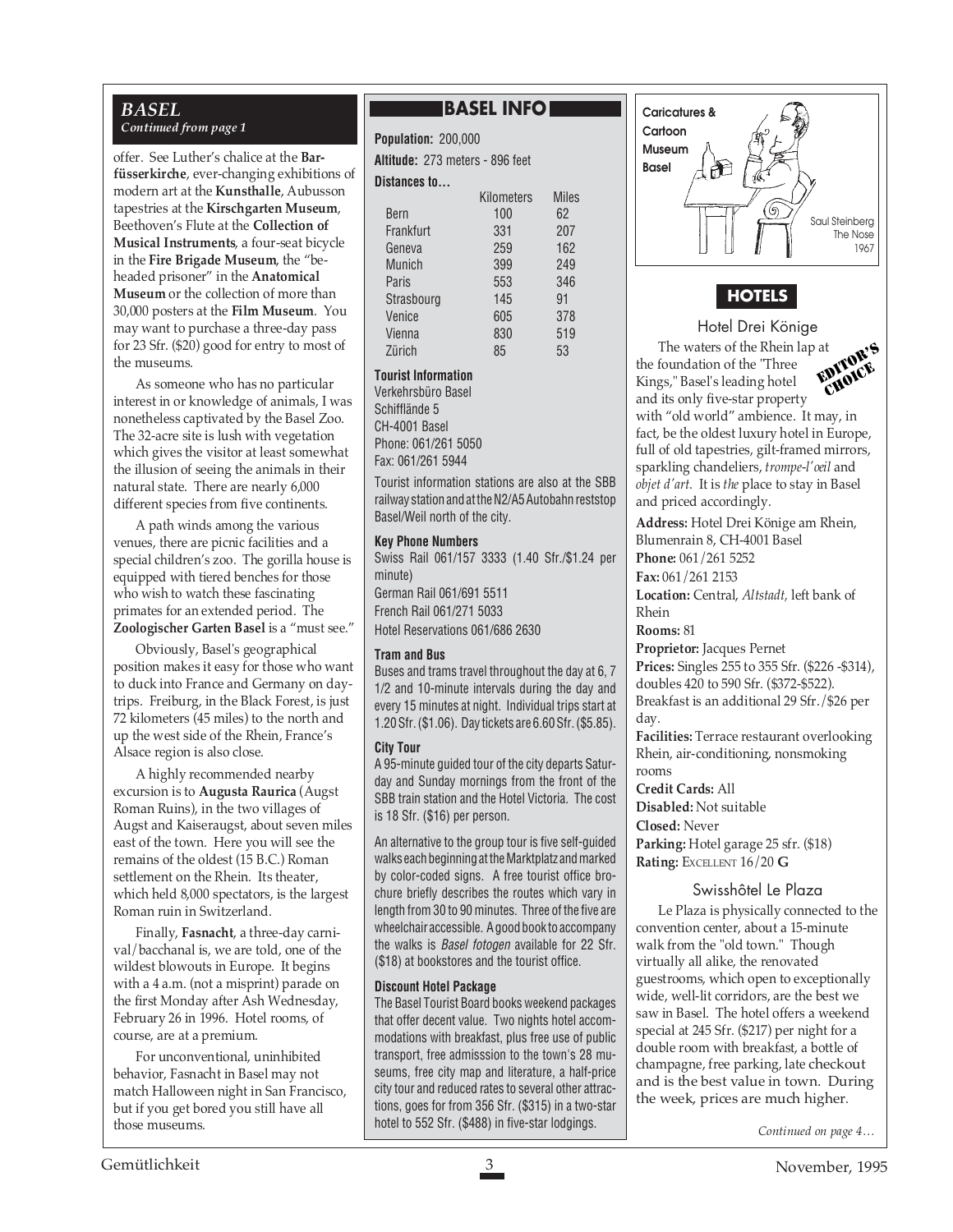#### *BASEL Continued from page 3*

Even if you don't stay at Le Plaza, stop by for a drink beneath the life-size wooden horse that sits astride the lobby bar. Late in the evening it is not uncommon for well-oiled, visiting firemen to attempt to mount and ride it.

**Address:** Swisshôtel Le Plaza, Messeplatz 25, CH-4021 Basel **Phone:** 061/692 3333 **Fax:** 061/692 5633 **Location:** Right bank, at convention center, 15-20 minute walk from *Altstadt* **Rooms:** 219 **Proprietor:** Joe Gehrer **Prices:** Singles 233 to 336 Sfr. (\$206 -\$297), doubles 22 to 469 Sfr. (\$285-\$415)

**Facilities:** Restaurant, bar, indoor swimming pool, sauna, steam bath, solarium, nonsmoking rooms

**Credit Cards:** All

**Disabled:** Four specially equipped rooms **Closed:** Never **Parking:** Hotel garage

**Rating:** EXCELLENT 16/20

#### Hotel St. Gotthard

This particularly appealing hotel, across the street from the railway station, is convenient for train travelers. The old town is about a 15-minute walk. The neighborhood is busy and just a little tacky. The hotel though is a gem, easily the best value except for the weekend rate offered by Le Plaza — in town. The bright and inviting reception and lobby area are decorated with oriental rugs and arresting pieces of African art. EDITOR'S CHOICE

**Address:** Hotel St. Gotthard, Centralbahnstrasse 13, CH-4002 Basel **Phone:** 061/271 52 50 **Fax:** 061/271 52 14 **Location:** Near rail station, 15 minutes walk from Altstadt **Rooms:** 63 **Proprietor:** Albert Geyer-Arel **Prices:** Singles 165 to 220 Sfr. (\$146 -\$195), doubles 220 to 280 Sfr. (\$195-\$248) **Facilities:** Nonsmoking rooms, no restaurant **Credit Cards:** All **Disabled:** Yes **Closed:** Never Parking: Hotel garage 20 sfr. (\$18) **Rating:** ABOVE AVERAGE 15/20 **G**

#### Kunst-Hotel Teufelhof

The Teufelhof, in what was once a very large, turn-of-the-century middleclass house and stable located on the ancient circle of walls that once surrounded the city, is listed in Michelin as a restaurant *mit Zim* (with rooms). Though running a one-star Michelin restaurant (see story next page) is serious stuff, Der Teufelhof's owners have taken a more lighthearted approach to the hotel part of their business. The eight simple guestrooms with hardwood floors, white walls and simple furnishings are viewed as "empty canvases" and periodically eight different artists are commissioned to decorate them. The results are fascinating, but rather spare and hardly luxurious. The effect is in a range from *avant garde* to slightly bizarre. There are murals, mobiles, sculptures, paintings and hightech lighting, but no couches or comfortable chairs. Each bathroom is equipped with a heated towel rack and hairdryer.

We liked Numbers seven and eight, cozy, garret-like top floor rooms with exposed beams, dormer windows and slanting ceilings. One drawback for all rooms is that there is no lift and one must negotiate at least two flights of steep stairs.

The Teufelhof is also known for the small — 120 seats — but busy theater located within the walls of its rambling structure.

The whole package, main dining room, *Weinstube*, theater and the eight guestrooms have been meticulously and imaginatively restored and the pieces of art carefully chosen. Note, for example, the clever pitchfork (Der Teufelhof means "the devil's house") wall sculptures incorporating images of famous people.

For the flexible traveler who appreciates new ideas, even if they are a little quirky, Der Teufelhof will be fun. **Address:** Kunst-Hotel Teufelhof, Leonhardsgraben 47, CH-4051 Basel **Phone:** 061/691 1010 **Fax:** 061/691 1004 **Location:** Central, Altstadt **Rooms:** 8 **Proprietor:** Monica & Dominique Thommy-Kneschaurek **Prices:** Singles 190 to 210 Sfr. (\$168 -\$186), doubles 245 to 280 Sfr. (\$217-\$248) **Facilities:** Michelin one-star restaurant plus *Weinstube*, theater **Credit Cards:** All

#### **Disabled:** Not suitable **Closed:** Never **Rating:** ABOVE AVERAGE 14/20

#### Hotel Mérian

On the other side of the river from the Drei Könige, just over the Mittlere Rheinbrücke, the first and for many centuries the only bridge over the Rhein between Lake Constance and the sea, is the four-star Hotel Mérian. Its guestrooms — many of them on the river side — are modern but perhaps a little sterile.

 The hotel's fish restaurant is wellregarded and has an interesting nautical decor (if tables in the bar are put together jigsaw style they form a fish shape.)

The welcome and service from Bodo and Ursula Skrobucha is both warm and efficient. Ask one of them to show you the stained glass in the elegant downstairs meeting rooms of the historic "Three Honorable Companies" (ancient trade guilds).

**Address:** Hotel Mérian am Rhein, Rheingasse 2 , CH-4058 Basel **Phone:** 061/681 0000 **Fax:** 061/681 1101 Location: Central, just over bridge from the *Altstadt* on right bank of Rhein **Rooms:** 60 **Proprietor:** Bodo & Ursula Skrobucha **Prices:** Singles 150 to 200 Sfr. (\$133 -\$177), doubles 195 to 270 Sfr. (\$173-\$239) **Facilities:** Restaurant, bar, nonsmoking

rooms **Credit Cards:** All **Disabled:** Yes **Closed:** Never **Parking:** Hotel garage Rating: ABOVE AVERAGE 13/20

#### Hotel Admiral

Across the Messeplatz from Le Plaza, the Admiral also derives much of its business from the town's convention activities and prices fluctuate accordingly.

Rooms are decent, but not special. On the roof is a heated outdoor swimming pool and sunbathing area.

**Address:** Hotel Admiral, Rosentalstrasse 5, CH-4021 Basel **Phone:** 061/691 7777 **Fax:** 061/691 7789

**Location:** Right bank, near Convention Center, 10-15 minute walk from *Altstadt* **Rooms:** 130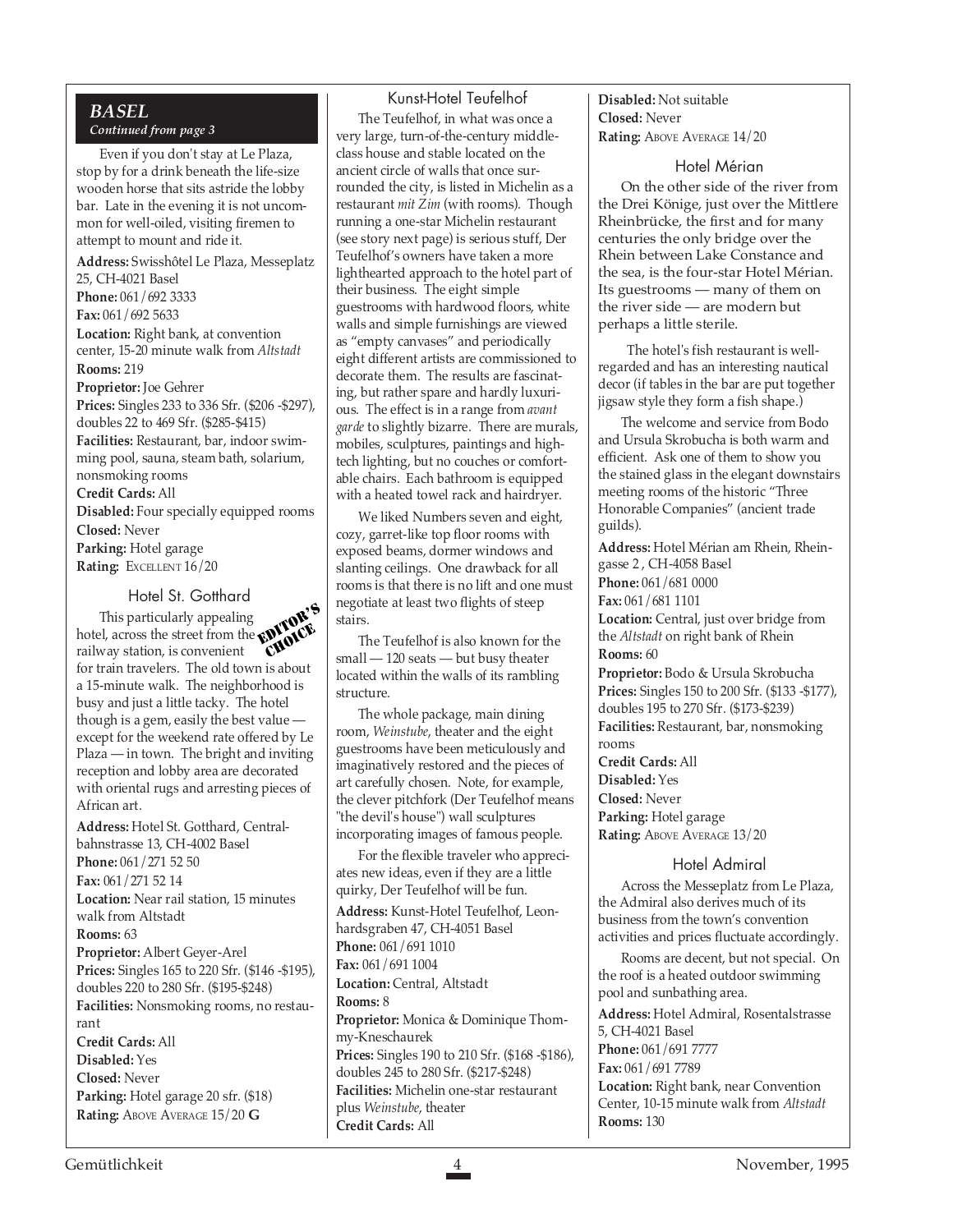**Proprietor:** Ernst Römer **Prices:** Singles 140 to 195 Sfr. (\$124 -\$173), doubles 200 to 280 Sfr. (\$177-\$248) **Facilities:** Restaurant, bar, rooftop swimming pool, nonsmoking rooms **Credit Cards:** All **Disabled:** Not suitable **Closed:** Never **Parking:** Hotel garage, 18 Sfr. (\$16) **Rating:** AVERAGE 11/20

#### Hotel Steinenschanz

Accommodations are basic, but prices may be the lowest in town. Cable TV, including CNN. Ask for a room overlooking the garden.

**Address:** Hotel Steinenschanze, Steinengraben 69, CH-4051 Basel **Phone:** 061/272 5353 **Fax:** 061/272 4573 Location: On busy thoroughfare about a half-mile southwest of the Altstadt **Rooms:** 47 **Proprietor:** Ruth Schwendener **Prices:** Singles 100 to 135 Sfr. (\$88 -\$119), doubles 135 to 180 Sfr. (\$119-\$159) **Facilities:** No restaurant **Credit Cards:** All **Disabled:** Not suitable **Closed:** Never **Parking:** Public garage **Rating:** AVERAGE 8/20

#### Hotel Basilisk

Good location on a tree-lined street, and the corner terrace is no doubt a fine place for lunch or a drink on a nice day, but the tiny reception area and the guestrooms are a little shabby and the furniture has too many dings. The hotel is clean but simply not up to standard.

**Address:** Hotel Basilisk, Klingentalstrasse 1, CH-4005 Basel **Phone:** 061/681 4666 **Fax:** 061/681 4145 **Location:** Right bank of Rhein, five minutes walk from Altstadt **Rooms:** 53 **Proprietor:** Family Cavegn-Krucker **Prices:** Singles 140 to 160 Sfr. (\$124 -\$142), doubles 210 to 240 Sfr. (\$186-\$212) **Facilities:** Bistro-style restaurant with outdoor service **Credit Cards:** All **Disabled:** Yes **Closed:** Never **Parking:** Hotel garage, 15 Sfr. (\$13) **Rating:** ADEQUATE 7/20

# **FOOD**

#### Restaurant Der Teufelhof

The Michelin one-star kitchen at Der Teufelhof turns out some of the best and most imaginative food we've come across in the past couple of years. It is served in two venues; a coat-and-tie upstairs dining room and a brasserie-style *Weinstube* on the floor below. We chose the relaxed, less expensive *Weinstube*. There, you will feel comfortable in jeans, and, in fact, if you just want to have a beer or dessert that's o.k., too. EDITOR'S CHOICE

English is spoken by most servers and the welcome is very warm.

The wine list is extensive with many Swiss offerings and some of the greatest wines of France. But what we really liked is the inclusion of lesser-known but highquality bottles, mostly French, at fairly reasonable prices. For example, we drank 4 dl (at 7.50 Sfr./\$6.60 per dl) of Côtes de Duras from Cahors, a region adjoining Bordeaux. Tasted blind it could be mistaken for a more expensive chateauxbottled Bordeaux.

The *Weinstube's* decor — like Der Teufelhof's guestrooms and, for that matter like its fancier upstairs restaurant, where the meals are about twice as expensive — is simple: hardwood floors, plain wood tables, white walls and a small bar. The eclectic clientele seems to be the same mix of students and hip, wellheeled, business and professional types one finds everywhere in this sort of restaurant. We have been in many a trendy bistro, however, where the ambience was very *au courant* but the food wasn't. Not so with Der Teufelhof. It is what is on the plate and in the glass that lifts it above pretenders.

The very first course let us know we were in for an extraordinary dining experience. In the smooth elegance of *Betesuppe*, pureed beets swirled with cream, floated *Meerrettich Ravioli*, delicate little pasta pillows subtly flavored with horseradish, that gave the soup a welcome heartiness on a cold night.

*Kalbsmedallions in Pfeffer-Rahmsauce* were little rounds of veal that appeared to have been sauteed on one side, coated with batter on the other, then sauteed on the batter side and served with the peppery reduction sauce.

An Italian-inspired *Lammpiccata mit*

*Rosmarin-Thymianjus* , like the veal, was one of those straight-from-the-skillet dishes that are a bistro hallmark. The rosemary and thyme sauce carried a hint of lemon and a scattering of capers. What came with these two dishes demonstrates the kitchen's attention to detail. No just throwing a few steamed veggies on the plate here. With the veal were sauteed celery and tomato and half a potato that had been boiled, sliced, sprinkled with Parmesan cheese and bread crumbs and then broiled. Served with the lamb were sauteed scallions and unstemmed baby carrots bathed in their own sauce.

The highlight dessert was a rhubarb souffle with praline ice cream.

Dinner for two, including wine, beer and mineral water, was 157 Sfr. (\$139). Kunst-Hotel Teufelhof, Leonhardsgraben 47, CH-4051 Basel, phone 061/691 1010, fax 061/691 1004. Expensive. **Rating:** EXCELLENT 17/20 **G**

#### Hotel Rôtisserie des Rois

The Hotel Drei Könige's Rôtisserie des Rois offers the sort of fine dining one expects in a five-star Swiss hotel in the German-speaking regions of the country; traditional dishes of high quality ingredients, beautifully prepared with great attention to detail.

For example, five perfectly grilled lamb chops were enhanced with a thyme flavored reduction sauce; a traditional appetizer of Lachs (lightly smoked salmon) came with sweet onions, capers, toast and a whipped sour cream and horseradish sauce; breast of duck with thin slices of sauteed apple was also a winner and a first course of the ubiquitous *Spargel* (large, white asparagus) was made more intriguing than usual by a touch of orange in the white sauce. A dessert of fresh fruit and rhubarb sorbet was straightforward and satisfying.

A meal on the riverside terrace is an especially pleasant experience.

Dinner for two was about 210 Sfr. (\$186).

Hotel Drei Könige am Rhein, Blumenrain 8, CH-4001 Basel, phone 061/261 5252, fax 061/261 2153. Very expensive.

**Rating:** EXCELLENT 16/20

 $\blacksquare$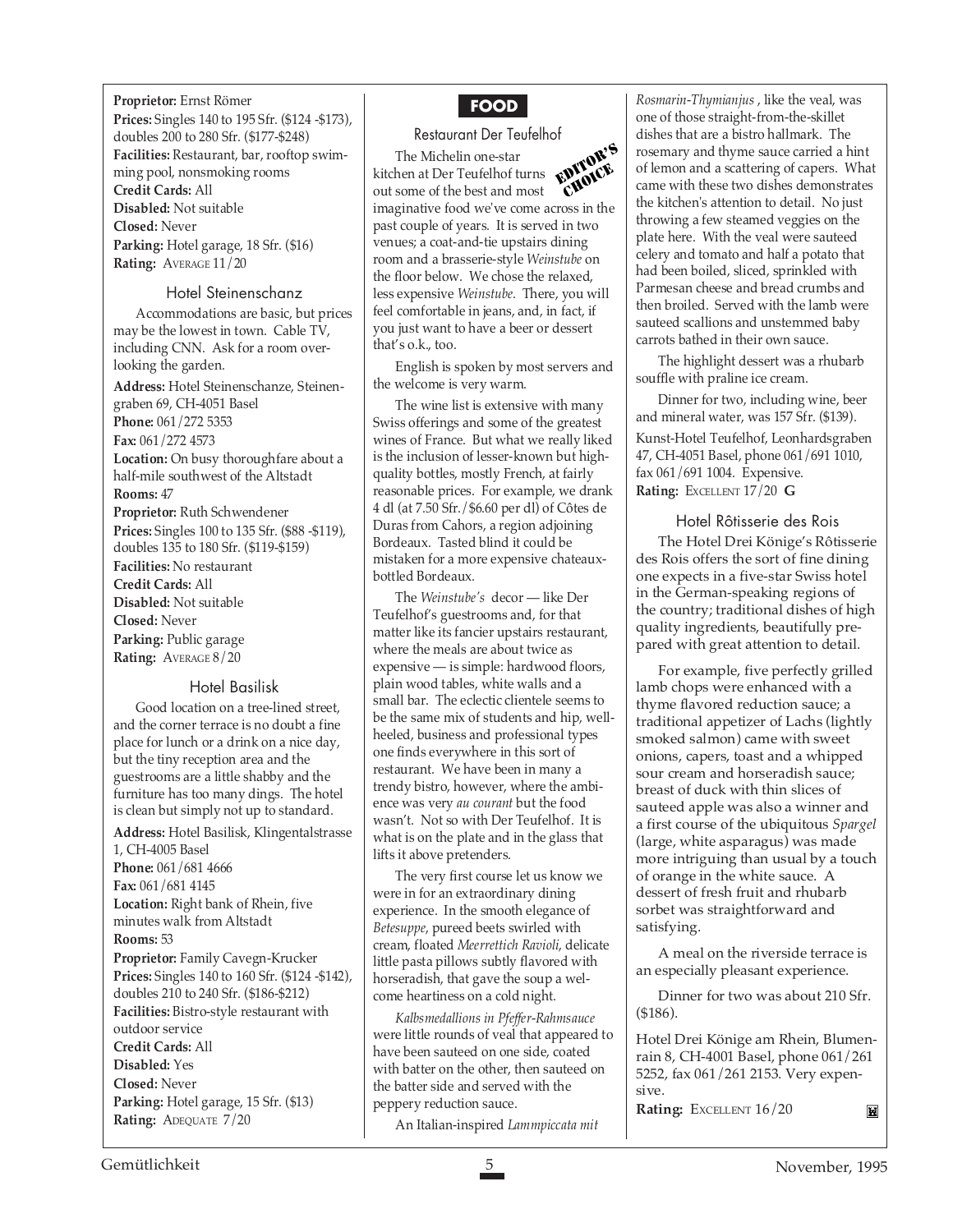#### *PRAGUE Continued from page 5*

food from a meagerly stocked market stall.

Then, in 1989, the gates suddenly burst open and the outside world poured in: the curious, the entrepreneurial, the seeders and the bleeders. All dressed to the nines, driving shiny Western cars, oohing, aahing, tsk-tsking and making unreasonable requests for clean rooms, private bathrooms and decent food.

First to arrive on the scene were a flood of bright, eager, young Americans, Canadians and Brits; smart-alecky kids who knew it all and never hesitated to say so. They scoured the want ads, grabbed up all the new jobs in banking and advertising and computer technology, opened coffeehouses and laundromats, inaugurated English-language newspapers and settled in for a long stay.

Five years later the Czechs have their own MBAs, so good-bye clever young things (they're on their way to Vietnam, we understand).

But transition continues as the Czechs move toward a market economy. Restrictions on bringing Czech crowns in and out of the country are easing. Salaries and wages slowly rise to Western standards. Tiered pricing seems less logical every day. Trade deficits are bemoaned and tackled. Long neglected, state-owned properties are steadily being sold off to private enterprise, gutted, renovated and reopened. Tourist revenue grows steadily as visitors from every country, particularly neighboring Austria and Germany, rush in for a look at history in the making and to drink cheap beer.

As frequent but always short-term visitors, we surveyed the scene this year and saw plenty of differences; a bit more of this, somewhat less of that. But above all we saw crowds.

Prague, virtually hidden from sight for decades, has become a tourist mecca. The main sight-seeing/shopping route leading from Wenceslas Square or the Powder Tower, through the Old Town Square, down Karlova, across the Charles Bridge and up to Castle Hill, literally heaves with an endless stream of humanity.

Gratefully, the route is pedestrian-

only, but nevertheless there is construction, reconstruction and even destruction everywhere, impeding the ebb and flow of this swell of humanity. And it was October!

Signs of individual capitalism are everywhere although not as haphazard as in 1990 when anyone with an extra pair of shoes could set up shop on the Charles Bridge. Today the streets are lined with a myriad of shops that don't seem to sell anything but lead crystal or wooden toys, all of which look pretty much the same. (What giant factory in which far-flung destination is cranking out all this merchandise?)

### **HOTELS**

It was not without nostalgia that we remembered our first hours in Prague in 1990.

We had arrived around noon by train and, against all advice, without hotel reservations. Trekking up and down Vaclavske nemesti (Wenceslas Square) from dingy hotel to dingy hotel, the answer was always the same; no room at the inn.

Finally the inadvertent hint of bribe landed us a room in the lovely **Hotel Drzuba**, notable for several unusual features. First, an elevator that could only be activated by a bellboy who could only be activated by a crisp one-dollar bill. And secondly, a less than attractive guestroom immortalized by an exterior door that fell out of its frame whenever we tried to lock it.

The next time we went back to Prague someone had had the good sense to put the Drzuba out of its misery and transformed it into a bank. And now even the bank is gone, in its place is a store devoted exclusively to the sale of Levis, beginning at \$80 a pair!

On our 1991 and 1992 visits we stayed in private apartments temporarily vacated by their Czech occupants. This U. S. operation, **Prague Suites**, was a lifesaver in those early days and its recent demise is a reflection of the fact that the hotel situation has improved dramatically, although during peak season, which now runs from May through October, it is still necessary to book centrally-located hotels well in advance.

#### Hotel Adria

This year our choice for lodging was this well-situated hotel on Wenceslas

Square, just a few doors from where the infamous Drzuba once stood. There are all sorts of colorful stories about the Adria's past glory but none of that really matter because the hotel has been completely renovated from it's sparkling lobby to the 58 comfortable guest rooms. All thanks to a hefty dose of Austrian cash, we are led to understand.

The Adria was reviewed by *Gemütlichkeit* in its January '95 issue and we have only a couple of comments to add to that report.

Room 'keys' are of the latest credit card variety but, despite a demonstration model on the reception desk downstairs, the corridors are lined with people hunched over their door knobs, valiantly struggling to get inside. And motion sensitive hall lights, while no doubt environmentally sound, don't come on until you've already walked halfway to your room in semidarkness.

According to local cynics, these are typical examples of 'Czechnology' at work.

**Address:** Hotel Adria, Vaclavske namesti 26, 110 00 Praha 1. **Phone:** 011-42-2-24-23-13-93 **Fax:** 011-42-2-242-11025 **Location:** Central on Vaclavske namesti (Wenceslas Square). **Rooms:** 51 double, 7 single, 5 apartments, 3 studios and one room for handicapped **Prices:** Singles 4030 Kcs (\$155), doubles 4930 Kcs (\$189.61), studio 5950 Kcs (\$228.85), apartment 6910 Kcs (\$265.76), including buffet breakfast. **Facilities:** Restaurant, bar, room service, laundry, elevator, air-conditioning

**Credit cards:** All

**Disabled:** One room designed for handicapped.

**Parking:** Nearby

**Rating: ABOVE AVERAGE 15/20** 

#### Hotel Sidi

Halfway through our stay in Prague, friends arrived from London and showed us their hotel room in the tiny Hotel Sidi which is located on Kampa Island in the Vlatva River right at the base of the Charles Bridge, one of Prague's most picturesque landmarks. The wide, tree-filled square, Na Kampa, lined with outdoor cafes and local shops, is literally an oasis in the midst of an overwrought city. EDITOR'S CHOICE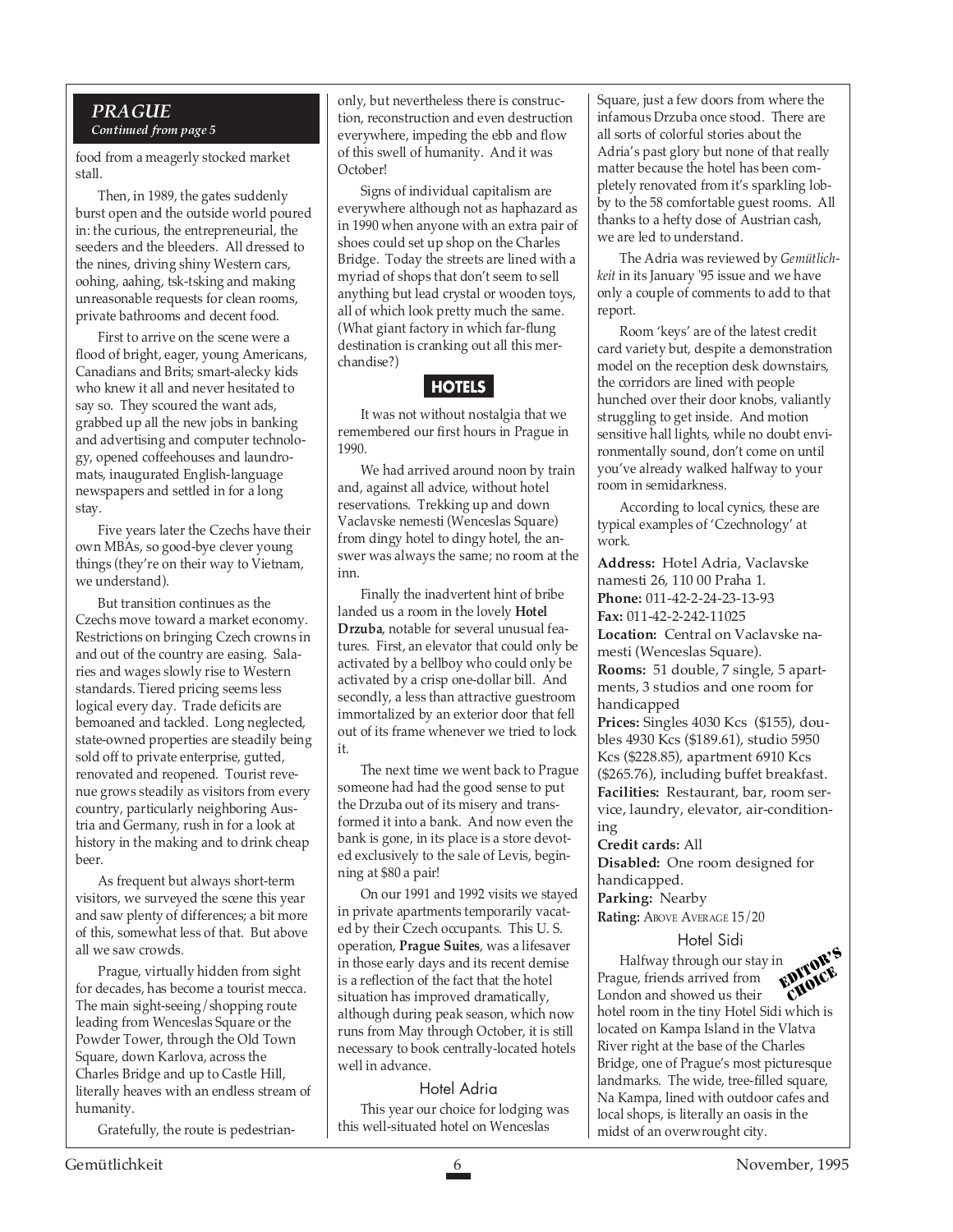The hotel is really a bar/restaurant with rooms — technically three, but we only saw two in operation. Our friends had a lovely room on the top floor with little dormer windows that opened directly out over the bridge; the ultimate room with a view! At night they lay in bed, looking out the window and listening as the street musicians serenaded them to sleep.

It was love at first sight and we hurriedly made arrangements to take up residence.

Our room turned out to be a second floor, two-room suite whose wide windows looked down on the tranquil scene below and up to Prague Castle and the spires of St. Vitus' Cathedral. Not a bad view either, but we had to get out of bed to look at it!

There was one consolation; only a short time before we arrived, actor Tom Cruise, on Kampa Island filming an update of Mission Impossible, had stayed for several nights in our very room! (Not everyone can honestly say they have slept in Tom Cruise's bed…or vice versa.)

The Sidi's guestrooms have recently been fixed up with full plumbing facilities, mini-bar, TV and so on, plus some nice touches like chocolate wrapped in the official Sidi logo waiting on the pillow each night. There is, however, no elevator or air-conditioning.

A full breakfast cooked to order is included, with the added bonus of that fabulous view across the Vltva river to ease any early morning pain. The restaurant serves traditional Czech food in a pleasant atmosphere and the minuscule bar downstairs is a favorite with locals.

The owner, Mr. Pter Sadik Sidikman (thus the Hotel Sidi), and his able assistant, Michael Melichar, stop at nothing to please, adding much to the charm of the establishment.

**Address:** Hotel Sidi **Phone:** 536 135 **Fax:** Same **Proprietor:** Pter Sadik Sidikman **Location:** Near Charles Bridge **Rooms:** 2 doubles, 1 suite **Prices:** Doubles/suites 3,500 kcs (\$134.61), including full breakfast **Facilities:** Restaurant, bar **Credit cards:** None **Disabled:** Not suitable **Parking:** Street **Rating:** EXCELLENT 17/20 **G \$**

#### **FOOD**

#### Restaurant Kampa Park

Conveniently located in the same neighborhood as the Sidi is the upmarket Restaurant Kampa Park, the perfect place to go when you can't face another dumpling or sausage. EDITOR'S CHOICE

Kampa Park is owned by Swedes and has been open about a year. The riverside location, with panoramic views, is perfect. Inside, stucco walls arch over polished hardwood floors overlaid with traditional Swedish rugs. The atmosphere is high-tech bistro with an open kitchen, lots of bustle and potted cactus on the tables.

Our meal there began with a large appetizer of four quail eggs and a dozen chanterelle mushrooms arranged on a bed of bitter greens (125 Kc. \$4.80). Other appetizers include several preparations of oysters or shrimp (175-275 Kc, \$6.73- 10.57), gravlax (185 Kc, \$7.11) and dried wafer-thin beef (155 Kc, \$5.96).

We continued with a hearty bowl of Czech Potato Soup (90 Kc, \$3.46), followed by filet of lamb in béchamel/wine sauce and fresh rosemary (355 Kc, \$13.65) and venison simmered in red wine with sauteed mushrooms (395 Kc, \$15.19). Both were served with green beans and delicious Scandinavian-style scalloped potatoes.

Fish entrees include salmon, sole, turbot, halibut and scallops ranging in price from 425-525Kc (\$16.34-\$20.19). Rabbit, chicken and beef tournedo are also on the menu.

There is a limited but respectable and affordable — selection of French and German wines. A bottle of house red costs 165 Kc (\$6.35), a glass of same is only 35 Kc. (\$1.35). Cocktails, always expensive in Europe, cost only 90 Kc (\$3.46) here.

Kampa Park is arguably the nicest restaurant we've ever patronized in Prague, as well as the most expensive.

Kampa Park, Na Kampa 8b, Mala Strana, Prague 1, phone 534 856 534 800. Moderate. **Rating:** EXCELLENT 16/20

#### U Dvou Kocek

We're more likely to be found in a place like U Dvou Kocek (The Two Cats). U Dvou Kocek holds a warm place in our hearts because back in 1990, when meals

were as hard to come by as hotel rooms, we were welcomed here with something akin to open arms. In those days the culinary choices amounted to 'white stuff with dumplings' or 'brown stuff with dumplings' served with a side of stewed spinach but we were happy enough to get it and couldn't argue with a total bill of 100 kcs (\$3.84) for both the food and a fair amount of beer.

Subsequent visits to U Dvou Kocek over the years have been reassuring. There's now a full Czech menu, lots of good beer and an aging but enthusiastic accordionist working the crowd. Still, the atmosphere hasn't changed much from the basic working class bar that it's always been. A jolly evening there with friends now averages 225 kcs (\$8.65) a person for food and drink.

U Dvou Kocek, Uhelny trh.10, Prague 1. No credit cards. Inexpensive. **Rating:** AVERAGE 11/20

#### U Bonaparta

We returned also to U Bonaparta, another of those few that would feed us so long ago. On our last trip, U Bonaparta was closed for renovations, a seemingly unavoidable condition for all these long-neglected buildings, but everything seems in good order and all the Napoleon memorabilia is back on the walls.

This small tavern, about half way up the steep ascent to Prague Castle, is a good place to stop for a relaxing lunch and a clean toilet. U Bonaparta, Nerudova 19, Prague 1 No credit cards. Inexpensive. **Rating:** AVERAGE 10/20

#### Novomestsky Pivovar

A new discovery for us was Novomestsky Pivovar (The New Town Brewery), Prague's first modern brewpub, located just 350 meters from Wenceslas Square.

The layout alone is fascinating with ten separate dining/drinking rooms arranged in a labyrinth of steps and stairs and passageways meandering past all the trappings of beer production. To avoid other tourists, don't sit down at the first empty table; the local people, and there are lots of them here, all go further back.

The menu is very good, traditional Czech. Three of us one night ordered *gulas* (goulash), *smazeny syr* (fried cheese), *svickova* (beef in sour cream sauce), *hradolky* (french fries) and lots of the crisp house beer. The total bill was *Continued on page 8…*